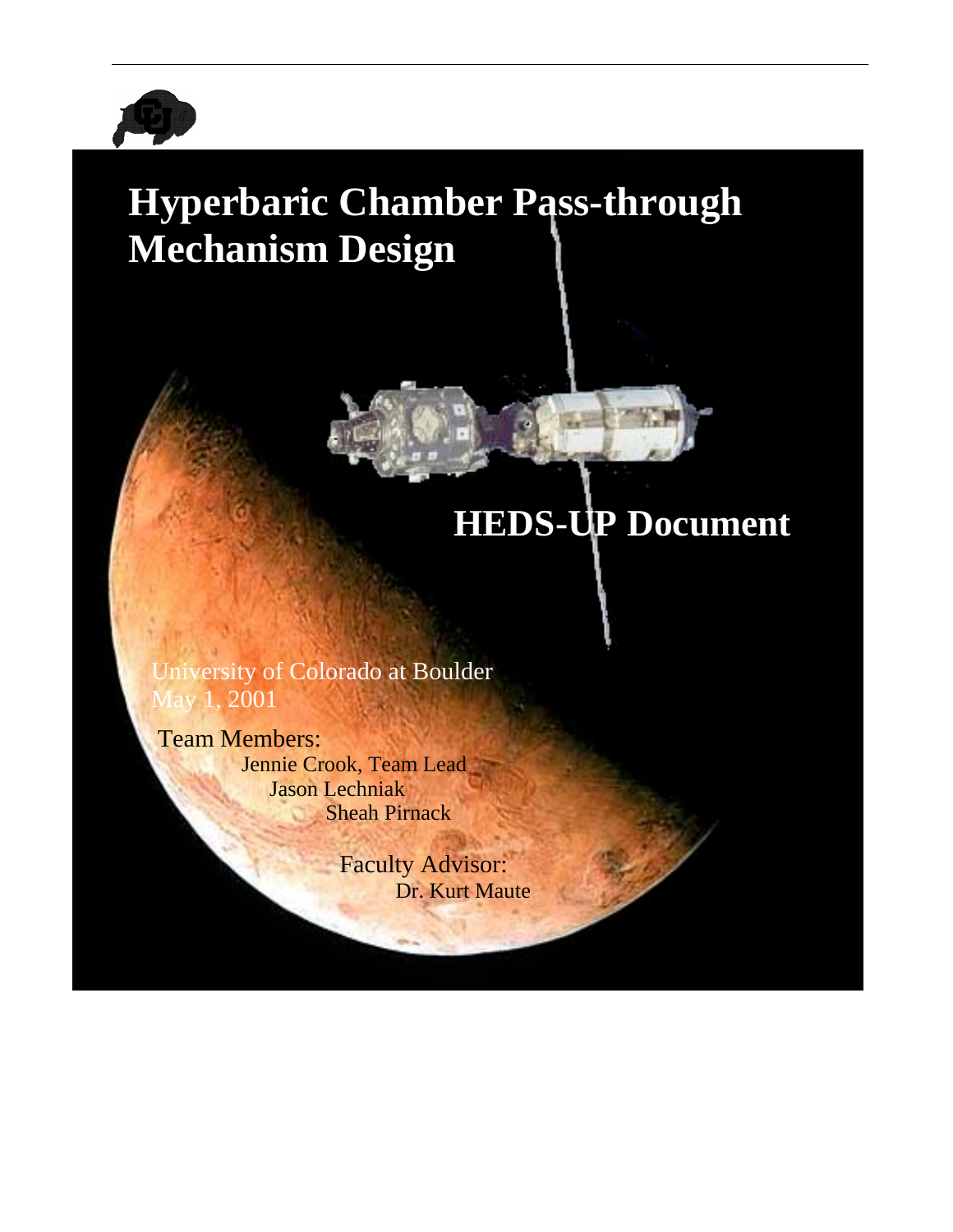# **Hyperbaric Chamber Pass-Through Mechanism Design Abstract**

This project encompassed the design, analysis, fabrication, and testing of a prototype pass-through mechanism to be used on a portable hyperbaric chamber in space. The contents of this report include the scope of the project requirements, how they were met, and improvements for future studies. The main objective of the design was to build a prototype of a mechanism to allow supplies to be passed through the hatch of a hyperbaric chamber and retrieved by the patient, without depressurization. A feasible design, one which could be built while upholding the project budget and schedule, was created using IDEAS CAD software. The design was analyzed and manufactured by the team, then assembled and tested. Following a brief setback in testing, the pass-through mechanism was confirmed to seal effectively and maintain pressure. Strain gages placed in critical stress areas indicated an increase in strain with pressure and a decrease in strain with depressurization; however, no unbearable strain was reached. A total pressure of 56psi was achieved during testing. The pass-through mechanism performed optimally while withstanding the safety margin pressure.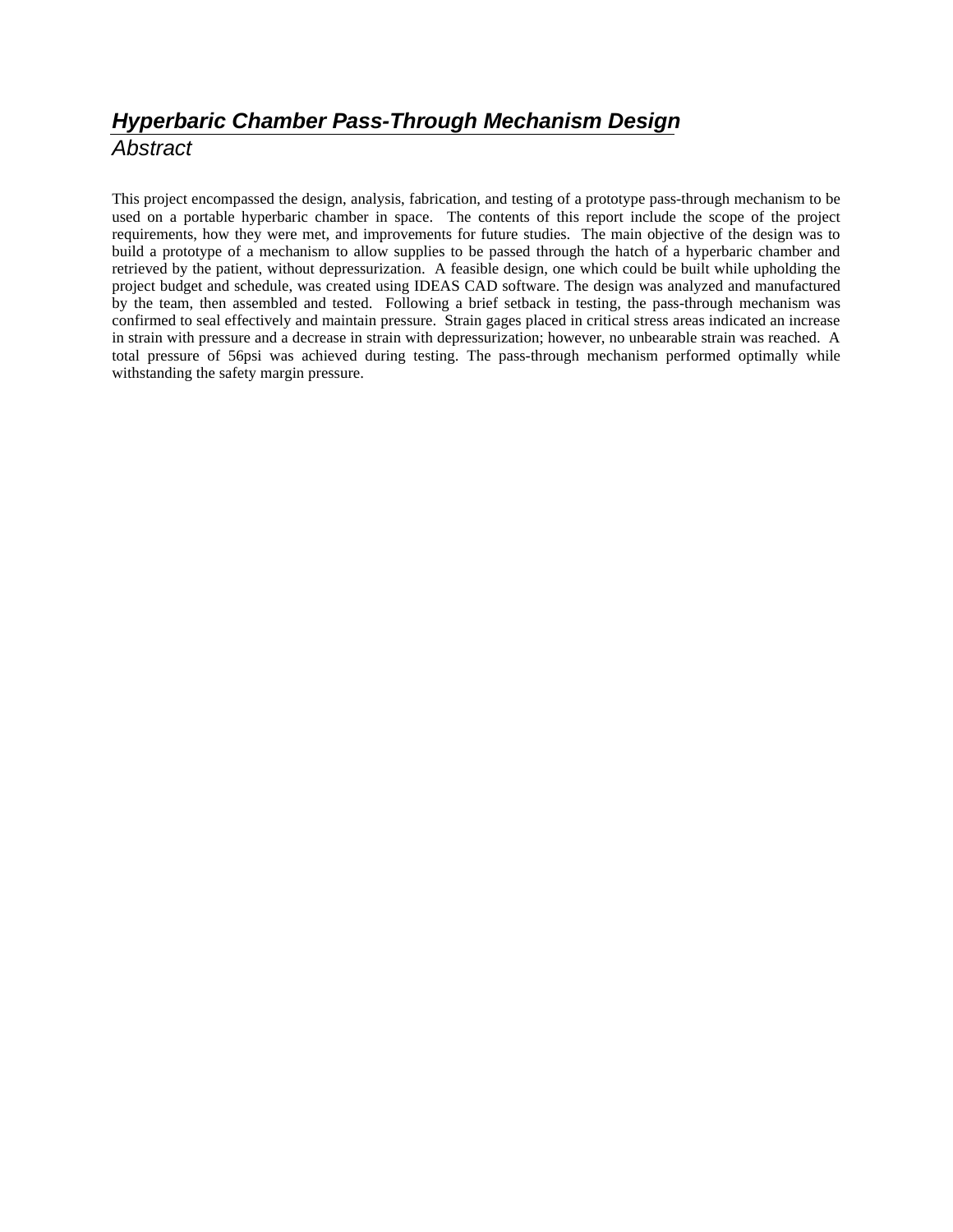## **Table of Contents**

| 1.0  |                                 |                                           |                                                                                                                                                                            |    |
|------|---------------------------------|-------------------------------------------|----------------------------------------------------------------------------------------------------------------------------------------------------------------------------|----|
| 2.0  | 2.1<br>2.2<br>2.3<br>2.4        | 2.4.1<br>2.4.2<br>2.4.3                   |                                                                                                                                                                            |    |
| 3.0  |                                 |                                           |                                                                                                                                                                            |    |
| 4.0  | 4.1<br>4.2<br>4.3<br>4.4<br>4.5 | 4.2.1<br>4.2.2<br>4.2.3<br>4.2.4<br>4.2.5 | Pressure Assumptions and Theory  9<br>The Pressure Vessel (Inner Cylinder)  10<br>Bolt Calculation for Latch Attachment  11<br>Bolt Calculations for Flange Attachment  11 |    |
| 5.0  |                                 |                                           |                                                                                                                                                                            |    |
| 6.0  | 6.1                             |                                           |                                                                                                                                                                            |    |
| 7.0  | 7.1<br>7.2<br>7.3               | 7.3.1<br>7.3.2<br>7.3.3                   | Unlimited Resource Solutions / Future Studies 16<br>Honeycomb Construction of heavy parts 16                                                                               |    |
| 8.0  |                                 | <b>Conclusions</b>                        |                                                                                                                                                                            | 16 |
| 9.0  |                                 |                                           |                                                                                                                                                                            |    |
| 10.0 |                                 |                                           |                                                                                                                                                                            |    |
|      |                                 |                                           |                                                                                                                                                                            |    |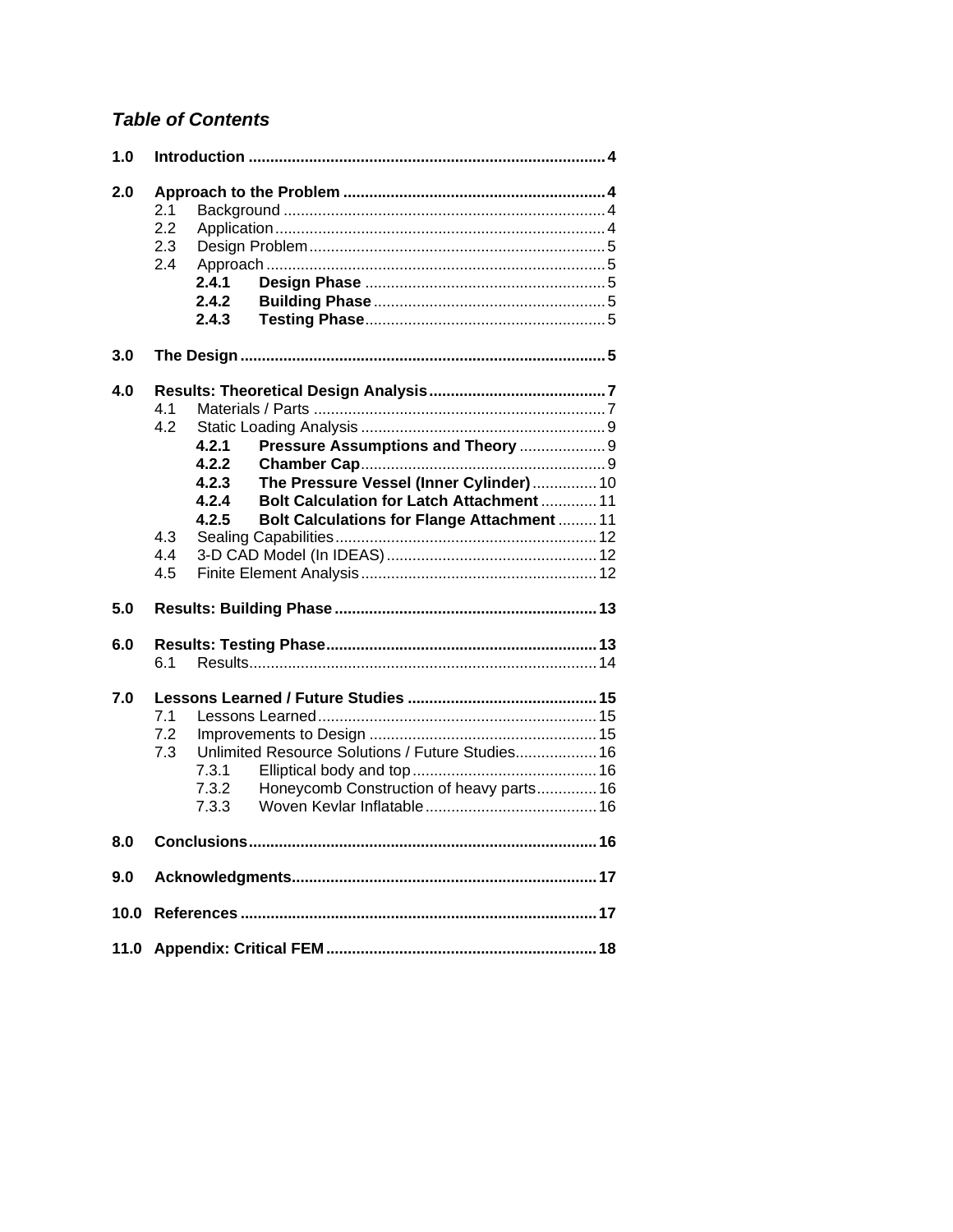## **1.0 Introduction**

Maintaining a healthy crew on the long trip to Mars will be one of the many challenges faced by those who plan the mission. A solution to many of the medical needs encountered in space is a hyperbaric chamber. A hyperbaric chamber is a pressurized vessel containing excess O, that can be used to decrease the recovery time for almost any injury. The project that was completed for the HEDS-UP Forum involved the design, building and testing of a prototype pass-through mechanism that can be attached to the door of a hyperbaric chamber to be used on the International Space Station. The mechanism will permit medical supplies to be passed into the chamber and retrieved by the patient, without depressurization of the chamber. Although the initial design is for use on the international space station, any space application, including a trip to Mars, is feasible for the chamber.

## **2.0 Approach to the Problem**

#### **2.1 Background**

A hyperbaric chamber is a pressurized vessel used for medical purposes containing excess O,. Chambers are normally kept at pressures greater than atmospheric. Hyperbaric Oxygen Therapy (HBO) is a type of medical treatment that is effective for many clinical conditions [3].

## **2.2 Application**

NASA Johnson Space Center is in the process of testing a prototype chamber for use on the International Space Station (see Figure 2.2-1). The chamber may also be used at NASA's Weightless Environment Training Facility (WETF, the water tank containing a mockup of the shuttle's payload bay, where astronauts train in a simulated micro-gravity environment) [4].



**Figure 2.2-1. Hyperbaric Chamber Prototype [1]**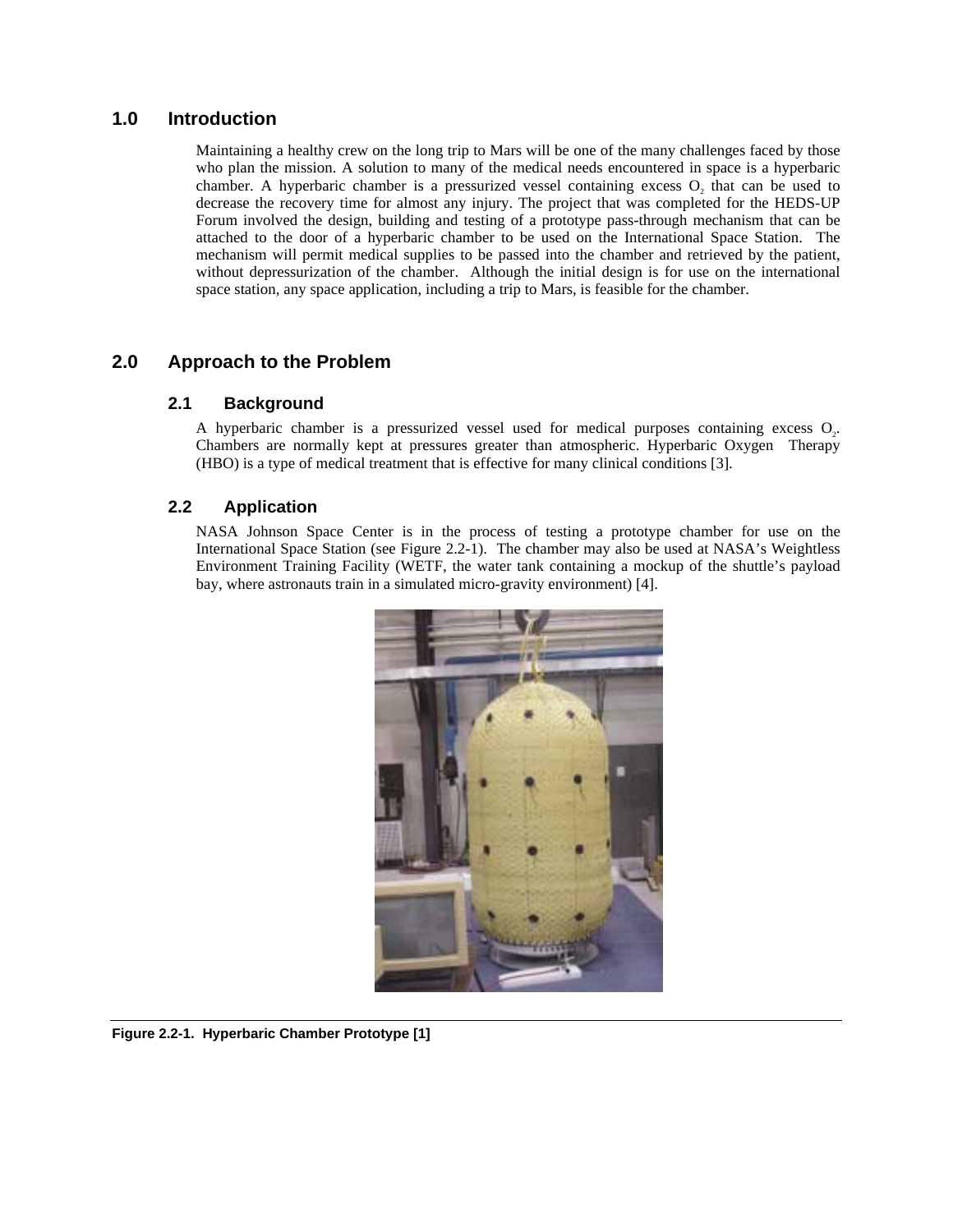#### **2.3 Design Problem**

Design a pass-through mechanism to be added to the door of the prototype of the hyperbaric chamber. The mechanism will permit medical supplies to be passed into the chamber and retrieved by the patient, without depressurization of the chamber. Ideally, the mechanism will be removable, attaching to the hatch only when functionally needed. The pass-through module should be approximately coffee-can sized and be able to withstand pressures up to 3.6 atm (safety factor)[1].

## **2.4 Approach**

#### **2.4.1 Design Phase**

A number of designs were considered in order to optimize the pass through mechanism for its intended purpose. Each design was evaluated through several criteria to determine the designs' relative functionality when integrated into the system. The optimum design was based on:

- **1.** Ease of integration into the system
- **2.** Most feasible for use in zero-g environment
- **3.** Minimum maintenance requirements
- **4.** Cost and feasibility of construction

Once a design was decided upon, it was analyzed through several avenues:

Material Property Considerations Static Loading Analysis Variable Pressure and Contact Force Analysis Sealing Capability / Analysis 3-D CAD Model (In IDEAS) Integrated System Analysis Finite Element Analysis

#### **2.4.2 Building Phase**

It is essential to build a prototype in order to determine if the design is functional and operative. The building phase required the necessary parts to be on-hand or built by the engineering students working on the project (in order to stay within the small budget of the project).

#### **2.4.3 Testing Phase**

The prototype was tested through several avenues:

Structural Strain Measurements - to confirm finite element analysis Simulation of usage over a range of pressures Testing for sealing confirmation

## **3.0 The Design**

Figure 3.0-1 is a schematic of the design chosen by the team, assembled in its entirety.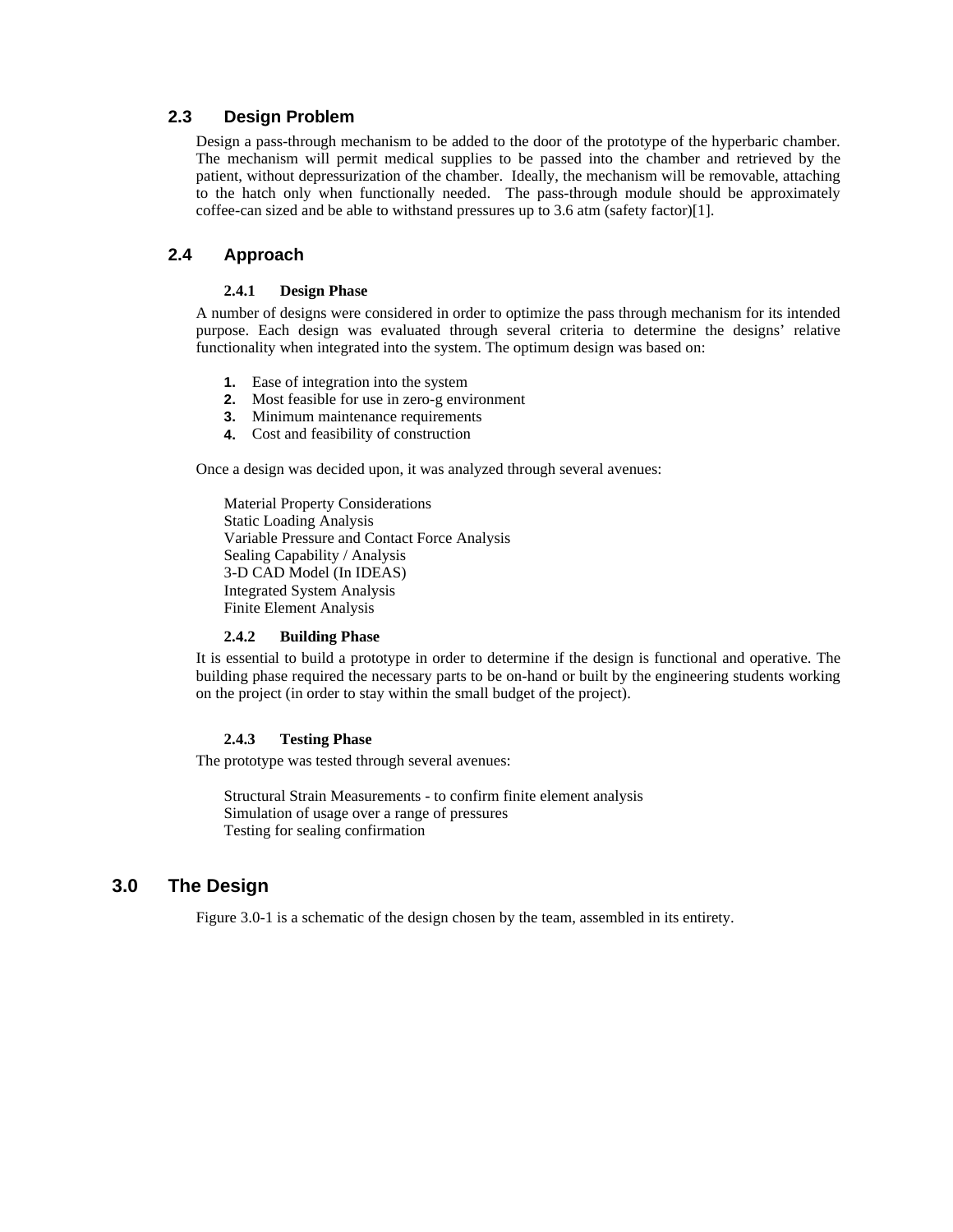

**Figure 3.0-1 Assembly Schematic of the Design** 

The design incorporates a dual-cylinder configuration. The interior cylinder maintains the pressure seal, and the outer cylinder houses the latch attachments, the interior cylinder, and connects to a flange on the chamber door. Because of the complications associated with screw-on devices that require strength in a 0-g environment, the design has a nearly effortless toothed-locking-mechanism (to attach to the hatch itself), instead of a more standard flange design. The exploded view of all parts and the corresponding bill of materials can be found in figure 3.0-2.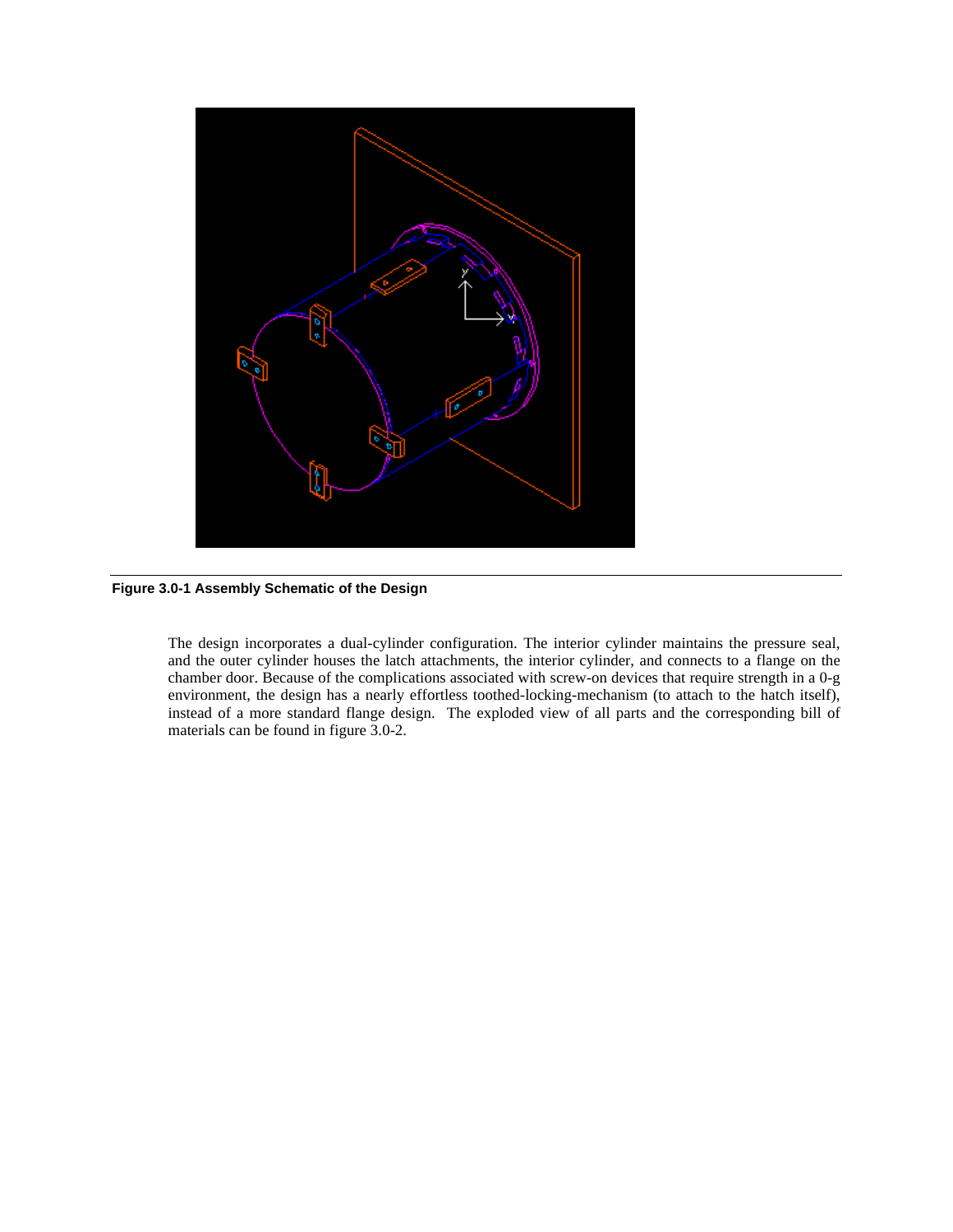

**Figure 3.0-2 Exploded view of all fabricated parts** 

## **4.0 Results: Theoretical Design Analysis**

The analysis performed in this section includes all off-the-shelf part specifications and material properties. Simplifying assumptions were made concerning the homogeneity of the materials and the equal distribution of forces resulting from pressurization (uniform pressure).

#### **4.1 Materials / Parts**

There were many factors that were taken into consideration in the process of designing this small pressure chamber. Two of the most important considerations were the availability of materials that were within the budget of the project, and the machinability of parts. The inner and outer cylinders are off-the-shelf Aluminum 6061-T6 stock piping. The inner cylinder was purchased from The Marmon/Keystone Corporation for \$80.00. All the sheet metal components, such as the inner and outer flanges and the doors, are made of Aluminum 7075-T6. The outer cylinder and the sheet metal were purchased from Alreco for a total cost of \$297. Due to a machining error, an additional slab of Aluminum had do be purchased from Alreco for \$87. Material characteristics for both types of Aluminum are shown in table 4.1-1. The material properties were obtained from the MatWeb Materials Property Database website [5].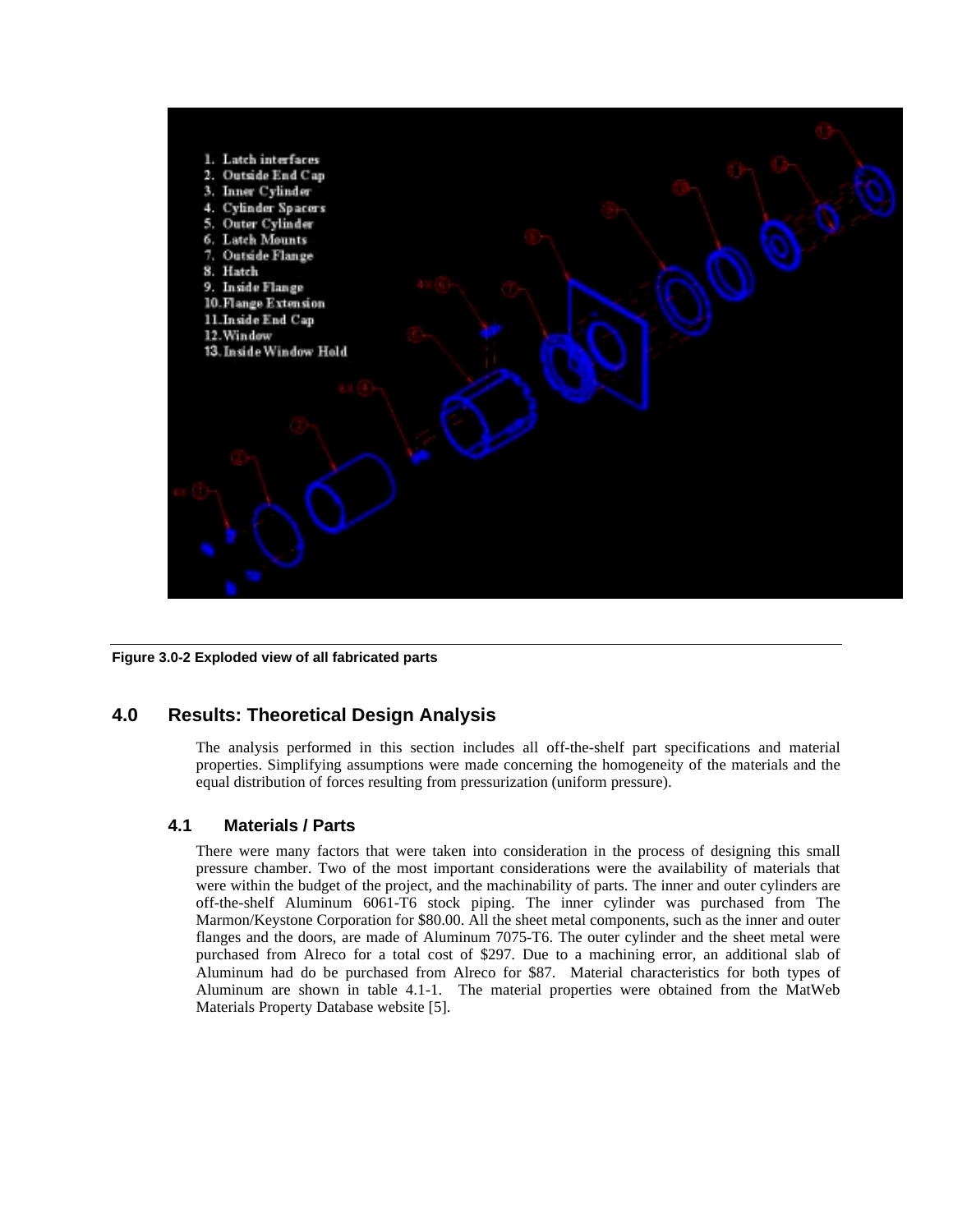| <b>Material Characteristics</b>        | Aluminum 7075-T6 | Aluminum 6061-T6 |
|----------------------------------------|------------------|------------------|
| Density (q/cc)                         | 2.81             | 2.7              |
| <b>Tensile Strength, Ultimate, MPa</b> | 570              | 310              |
| <b>Tensile Strenth, Yield, MPa</b>     | 505              | 275              |
| Elongation %; break                    | 11               | 12               |
| <b>Modulus of Elasticity, Gpa</b>      | 72               | 69               |
| <b>Notched Tensile Strength, MPa</b>   |                  | 324              |
| <b>Ultimate Bearing Strength, MPa</b>  |                  | 607              |
| <b>Bearing Yield Strength, Mpa</b>     |                  | 386              |
| <b>Poissons Ratio</b>                  | 0.33             | 0.33             |
| <b>Fatigue Strength, MPa</b>           | 160              | 95               |
| Fracture Toughness, MPa-m(1/2)         | 29               | 29               |
| Machinability, %                       | 70               | 50               |
| Shear modulus, GPa                     | 26.9             | 26               |
| <b>Shear Strength, MPa</b>             | 330              | 205              |

**Table 4.1-1 Material Properties for Machined Aluminum Parts** 

The attachment parts, such as the nuts, bolts and washers are all made from steel and were purchased from a local hardware store for under \$10.00. The specifications for the bolts are given in table 4.1-2 and were obtained from the book *Machine Design: An Integrated Approach [7]*.

|  | Table 4.1-2 SAE Specifications and Strengths for Steel Bolts [7] |  |  |
|--|------------------------------------------------------------------|--|--|
|--|------------------------------------------------------------------|--|--|

| <b>SAE</b><br>Grade<br>Number | Size<br>Range<br>Outside<br>Diameter<br>(kpsi) | Minimum<br>Proof<br>Strength<br>(kpsi) | Minimum<br>Yield<br>Strength<br>(kpsi) | Minimum<br>Tensile<br>Strength<br>(kpsi) | Material                   |
|-------------------------------|------------------------------------------------|----------------------------------------|----------------------------------------|------------------------------------------|----------------------------|
| 1                             | $0.25 - 1.5$                                   | 33                                     | 36                                     | 60                                       | low or medium Carbon       |
| $\overline{2}$                | $0.25 - 0.75$                                  | 55                                     | 57                                     | 74                                       | low or medium Carbon       |
| $\overline{2}$                | $0.875 - 1.5$                                  | 33                                     | 36                                     | 60                                       | low or medium Carbon       |
| 4                             | $0.25 - 1.5$                                   | 65                                     | 100                                    | 115                                      | medium carbon, cold drawn  |
| 5                             | $0.25 - 1.0$                                   | 85                                     | 92                                     | 120                                      | medium carbon, Q&T         |
| 5                             | 1.125-1.5                                      | 74                                     | 81                                     | 105                                      | medium carbon, Q&T         |
| 5.2                           | $0.25 - 1.0$                                   | 85                                     | 92                                     | 120                                      | low-carbon martensite, Q&T |
| 7                             | $0.25 - 1.5$                                   | 105                                    | 115                                    | 133                                      | medium-carbon alloy, Q&T   |
| 8                             | $0.25 - 1.5$                                   | 120                                    | 130                                    | 150                                      | medium-carbon alloy, Q&T   |
| 8.2                           | $0.25 - 1.0$                                   | 120                                    | 130                                    | 150                                      | low-carbon martensite, Q&T |

The Latches are also constructed of stainless steel. The latches were catalog parts purchased from Southco, costing almost \$100 for all 4 latches. The latch strength specifications are shown below in table 4.1-3 [9]. The entire latch mechanism is made up of 300 series stainless steel and all parts within the latch are passivated. A picture of the latch is shown in figure 4.1-1 [9].

#### **Table 4.1-3 Latch Specifications**

| <b>Southco Draw Latches</b>   |          |  |  |
|-------------------------------|----------|--|--|
| (Latched at center of radius) |          |  |  |
| Maximum working load          | 700 lbs  |  |  |
| Average ultimate load         | 1100 lbs |  |  |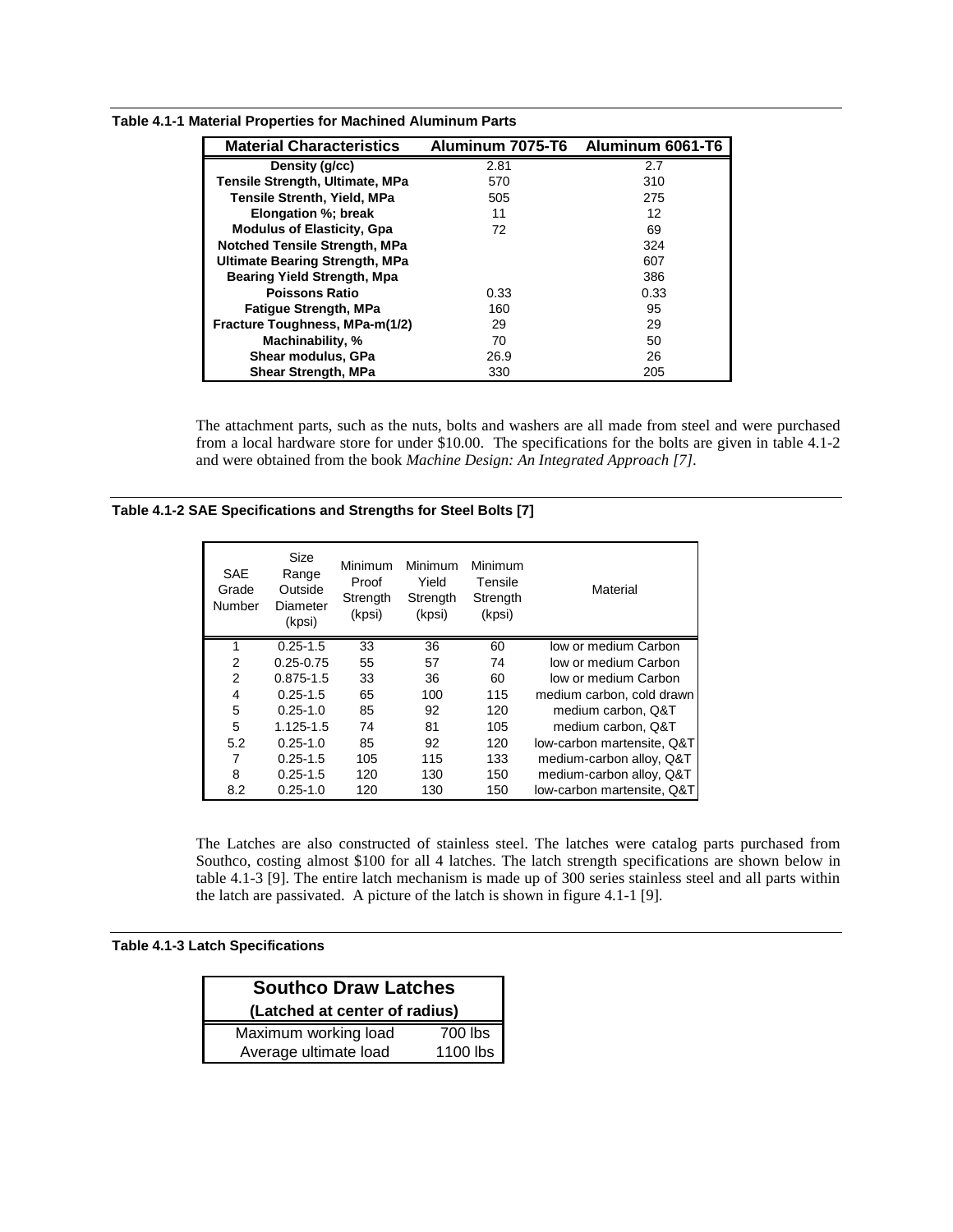

**Figure 4-1-1 Picture of the latch mechanism [9]** 

#### **4.2 Static Loading Analysis**

#### **4.2.1 Pressure Assumptions and Theory**

The function of the pass-through mechanism, a small pressure chamber, dictates that it will withstand an internal pressure of 3.6 atmospheres (this value includes a safety margin). The main structural concern is the distributed load resulting from a differential pressure from the 'inside' of the chamber to the 'outside'. The gage pressure,  $p_{\rm s}$ , is a measure of this differential pressure as shown in equation 4.2.1-1.

 $p_g = p - p_{atm} = 3.6$ atm – 1 atm = 2.6 atm = 38.22psi = .26337MPa

The pressure chamber is built to withstand a total pressure of 3.6atm (52.92psi or .36467MPa). For the analysis of the chamber, the gage pressure will be used instead of total pressure. The chamber, however, will theoretically be able to handle the total pressure inside a vacuum. This is important because the mechanism will be in space, and although it will be kept in a module that is pressurized to atmospheric conditions, an emergency situation may cause that the pressure outside the chamber to approach 0, in the vacuum of space.

#### **4.2.2 Chamber Cap**

The exterior cap of the pass-through mechanism is attached to the containment unit by 4 latches (specifications given previously in table 4.1-3). The equivalent force, F, produced by the differential pressure is given in equation 4.2.2-1. This force represents the distributed force acting on the pressurized portion of the cap (assuming uniform pressure along the area). The force calculation utilizes the actual gage pressure exerted on the chamber and the interior diameter of the containment unit, since the pressure will only act on the sealed interior portion of the mechanism, not the entire surface area of the cap.

$$
(4.2.2-1) \qquad F = pA = (38.22 \text{psi}(7.25 \text{in}/2)^2 = 1577.82 \text{ pounds}
$$

The point at which the line of action of the equivalent force intersects the surface, or the center of pressure, is in the center of the circular cap. The free body diagrams in figure 4.2.2-1 reflects the equivalent force, F of the pressure as the large arrow, and the resultant force of the latches as the 4 arrows on the opposing circumference of the cap.



**Figure 4.2.2-1 FBD of the Cap or Top**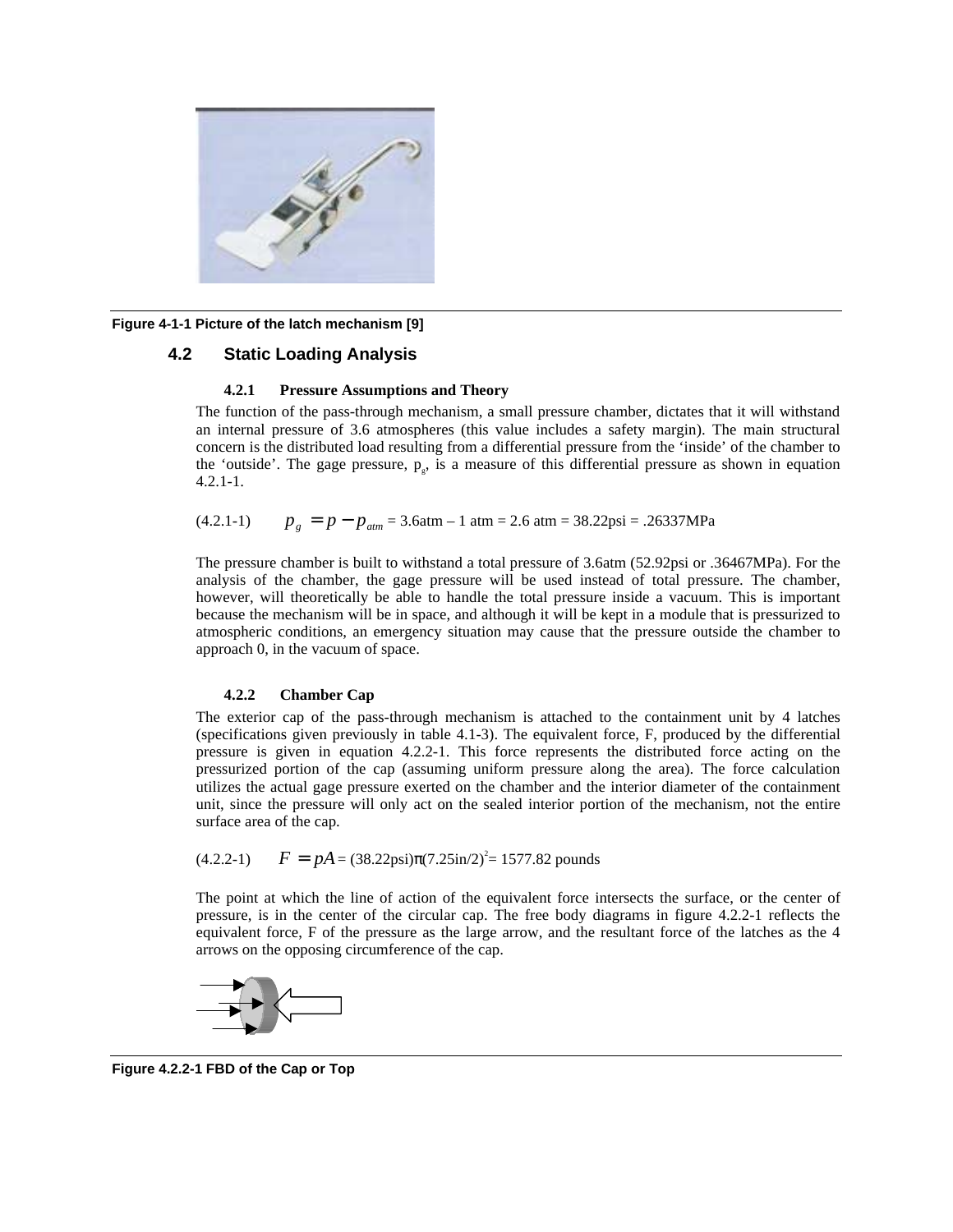According to the calculation made in Equation 4.2.2-1, each of the four latches has to withstand a quarter of the pressure equivalent force (1577.82 pounds), providing that they are placed symmetrically about the center. The latches have to withstand a minimum of 394.46 pounds in order to satisfy the safety pressure, plus an additional error factor since it is unlikely that will be perfectly symmetrical about the perimeter. The latches chosen met and exceeded this requirement, as can be seen from the specifications given in table 4.1-3.

#### **4.2.3 The Pressure Vessel (Inner Cylinder)**

When in use, the pass-through mechanism is essentially a thin-walled pressure vessel that is subject to loading in all directions. In general, "thin wall" refers to a vessel having an inner-radius-to-wall– thickness ratio of 10 or more  $(r/t \cdot 10)$  [7]. In the design of the inner pressure cylinder, the cylinder inner diameter is 7.25 inches and the thickness of the wall is 0.375. Therefore the radius/wall-thickness ratio is approximately 10, so a thin-walled pressure vessel analysis is valid. The inner cylinder is subject to normal stresses in the circumferential, or hoop, direction and in the longitudinal, or axial, direction. Both of these stress components exert tension on the material. Loads are developed by the uniform hoop stress,  $\bullet$ , acting through the vessel wall. Figure 4.2.3-1 illustrates the basic free body diagram of the interior cylinder.



**Figure 4.2.3-1 FBD of Interior Cylinder (thin-wall pressure vessel)** 

Assuming equilibrium in the x direction (the sum of the forces in x are 0), the hoop stress can be calculated by equation 4.2.3-1, where p is the pressure, r is the inner radius and t is the thickness of the cylinder.

(4.2.3-1) 
$$
\sigma_1 = \frac{pr}{t}
$$

The maximum hoop stress on the inner cylinder was calculated from the safety pressure of 51.84psi (3.6atm) to be 511.56 psi (3.52516Mpa). If the gage pressure of 2.6 atm is used, the maximum hoop stress is 369.46psi (2.5459Mpa), using the thin-walled pressure vessel assumption. The longitudinal stress,  $\bullet$ , acts uniformly throughout the wall and is calculated from equation 4.2.3-2. The mean radius is assumed to be approximately equal to the inner radius with the requirement that there is equilibrium in the y direction.

(4.2.3-2) 
$$
\sigma_2 = \frac{pr}{2t}
$$

The longitudinal stress is half of the hoop stress. Therefore it is approximately 250.56 psi for the inner cylinder, again with a thin walled pressure vessel assumption.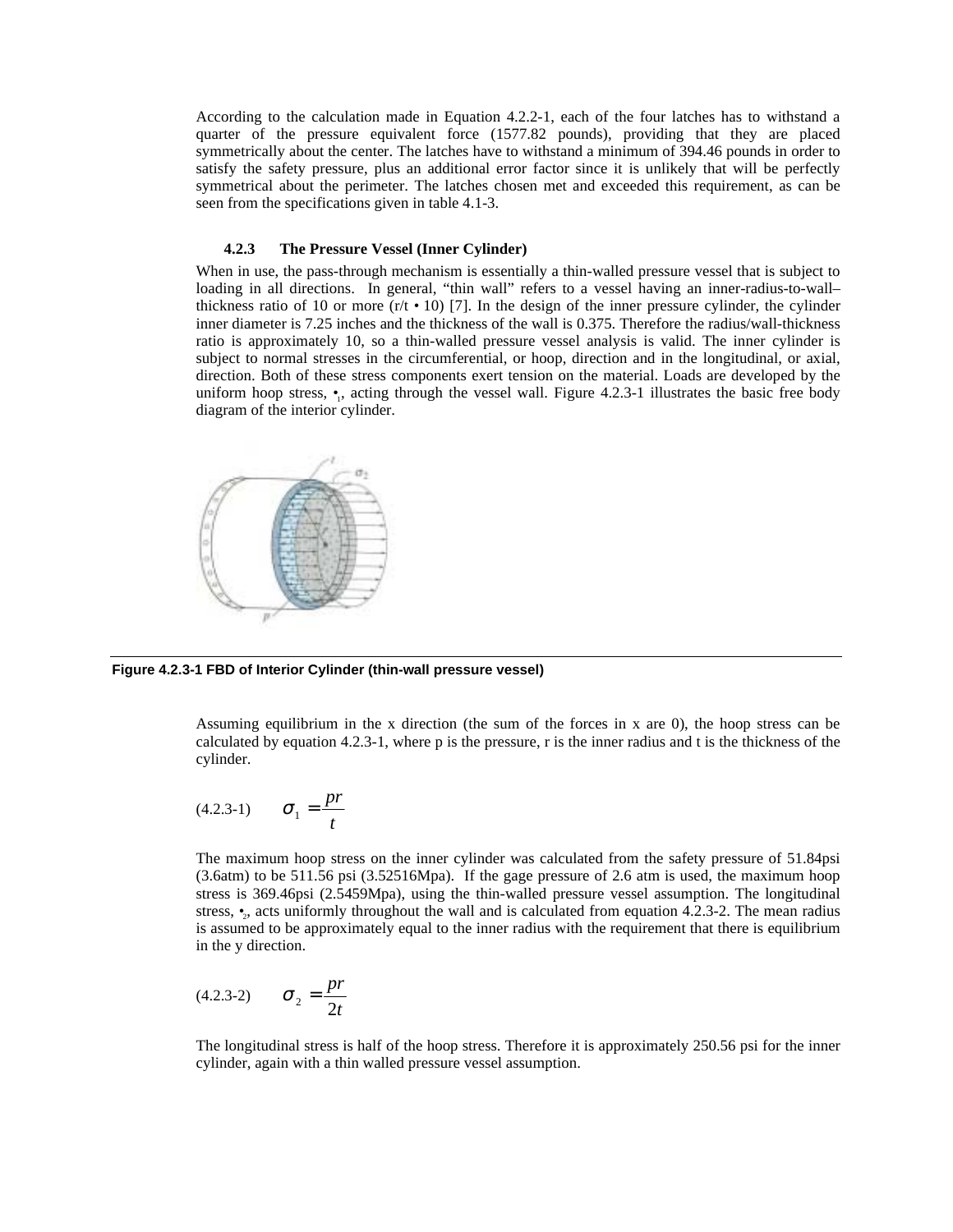The maximum hoop stress that the pressure exerts on any given section of the interior cylinder was calculated to be 511.56 psi (3.52516Mpa). The material characteristics of the cylinder, or Aluminum 6061-T6, are shown in table 4.1-1. Given a value for fatigue strength of 160Mpa for the cylinder, there is a wide margin between the allowable stress and the stress exerted on the cylinder.

#### **4.2.4 Bolt Calculation for Latch Attachment**

The steel latches attach with mounting interfaces to the exterior cylinder in a single-shear connection (lap joint) with two quarter-inch steel bolts. In this analysis, the friction between the members and the mounting interfaces is neglected because it can be assumed that the nuts are not tightened significantly enough to create more than a negligible friction force.

The bolts connecting the latches are subject to shear forces resulting from the pressurization of the mechanism, causing a load to be applied to the cap of the pressure chamber, which propagates through each latch. The free body diagram of the internal uniform shear stress acting on each bolt is shown in figure 4.2.4-1 [7]. Since there are two bolts per latch, each bolt is required to hold a shear stress of 197.23 psi, or half the force on each latch. Equation 4.2.4-1 gives the relationship that the bolts must satisfy in order to effectively stabilize the latches to the outer cylinder given the pressurization of the mechanism.

$$
(4.2.4-1) \qquad \tau_{\text{allow}} = \frac{P}{A}
$$

Each bolt is a quarter of an inch in diameter, resulting in a area, A, of 0.0490874 inches squared. This requires that each bolt have an allowable shear stress,  $\tau_{\text{allow}}$ , of at least 4.018 kpsi. Therefore each bolt would easily be able to hold the requirement of .19723 kpsi.



**Figure 4.2.4-1 FBD of internal shear on each bolt** 

#### **4.2.5 Bolt Calculations for Flange Attachment**

There are a couple of issues concerning the calculation of the number of bolts and the type of bolts that are needed to attach the interior and exterior flanges together (in compression). First, the threading must be able to withstand the pre-load on each bolt, as well as the load associated with pressurization. In order to avoid breaking contact between the nut, washer and the contact surface (flanges), the preload has to be equal to or greater than the load imposed upon each bolt when pressurization occurs. This is important for maintaining an effective seal on the mechanism.

The pre-load on each bolt and the number of bolts depends on the total force applied, the length of each bolt, and the fastener's material, size (cross-sectional area), thread area, and percentage of the minimum proof strength (as given in table 4.1-2). Generally, for statically loaded assemblies, such as the pass-through mechanism, a pre-load that generates bolt stress as high as 90% of the proof strength, Sp, can be used. Assuming that the bolts are suitably sized for the applied loads, these high pre-loads make it very unlikely that the bolts will break during use if they do not break while being tightened. The total length of the bolts,  $l_{\text{bolt}}$ , is 1.5 inches. The thread length on the bolts is the full 1.5 inches,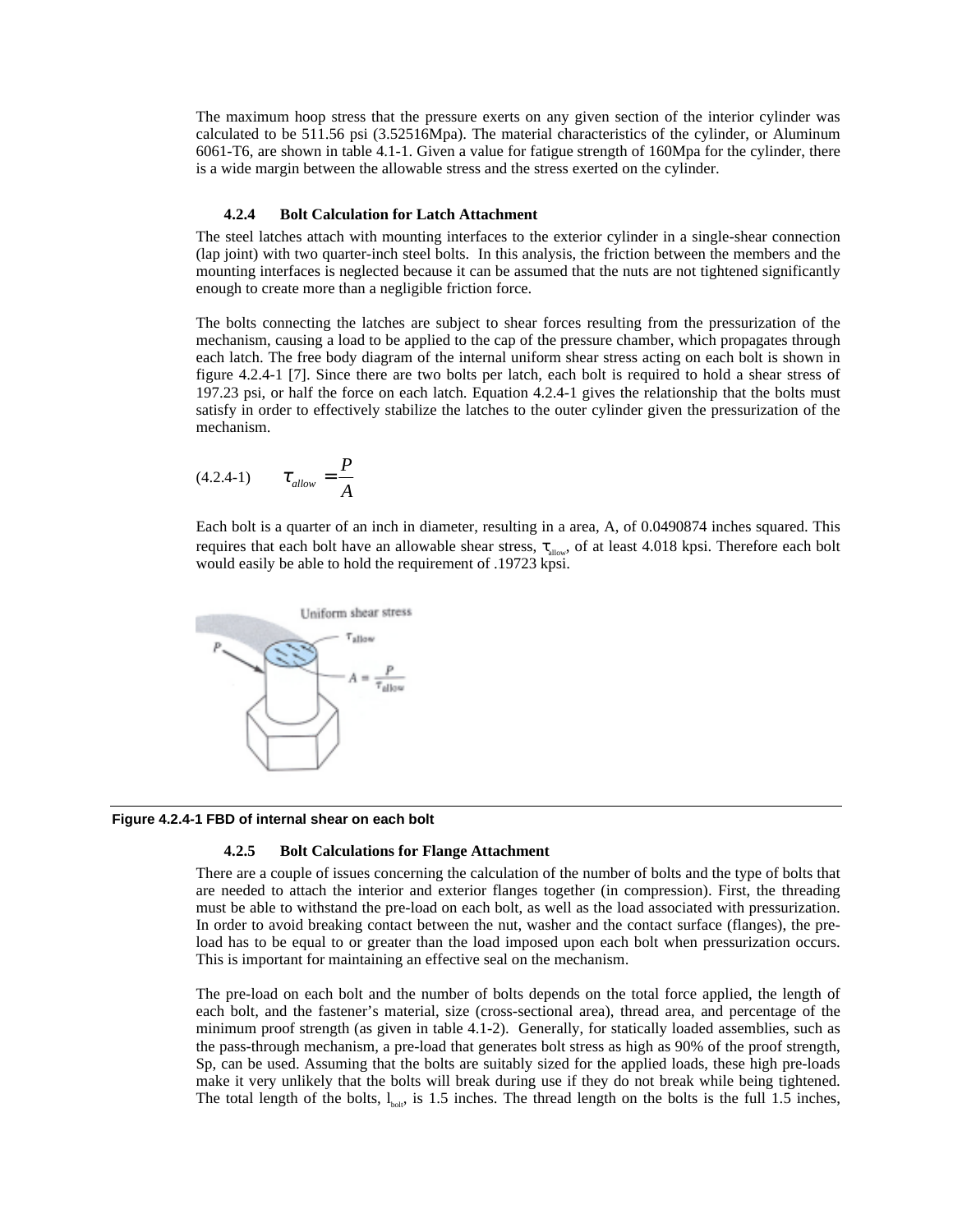although only the last .25 inches of threading will be used for attaching to the nut. Each bolt is a ¼ inch in diameter, d, giving a cross-sectional area, Ab, of 0.0490874 inches squared. Course threaded bolts are used (20 threads/inch), with a thread tensile stress area, At, of approximately 0.0318 inches squared [7}. Therefore the preload can be as high as 944.46 pounds, using equation 4.2.4-1.

(4.2.5-1) Preload=Fi=(90%)SpAt

The material, construction, and stiffness of each bolt was taken into account when determining the resultant loads in the bolt and the maximum interior tensile force that each bolt could withstand. It was found that each bolt has to be able to withstand a force of 576.825 pounds. Given the force and the thread area that it acts upon, the actual stress on the bolt may be calculated. This stress was found to be 18,139.15psi for each bolt. The maximum tensile stress allowed in each bolt is approximately 30,717.76 psi. There is a large margin between allowable and actual stress and the safety factor against yielding was calculated to be 1.17196 with a separation point of 7.295 given the loads applied.

#### **4.3 Sealing Capabilities**

Elastimetric Viton o-rings were used for sealing the pass-through mechanism. Each sealing interface consisted of an o-ring installed in a gland (cut to specifications). O-ring seals are very dependable and are generally very rugged. Static sealing is needed in the design of the pass through mechanism and orings have been proven to seal at high pressures despite slight irregularities in the sealing surfaces, when implemented in a static seal. O-rings are also easily maintained, are compact and lightweight, and no adhesives are needed. Another advantage of o-rings is that if failure does occur, it is usually gradual and detectable, which is an important safety consideration. The metal parts that are integrated with the o-rings were all finished on a lath with a smooth surface in order to potentially increase the sealing capability.

## **4.4 3-D CAD Model (In IDEAS)**

A model of each part to be machined for the hyperbaric pass through mechanism was drawn in IDEAS Master Series 8. An assembly drawing was then completed in order to confirm that all the parts would interface correctly if built to specification. Technical drawings were produced for geometric specifications and tolerances and then each part was fabricated. The final assembly drawing is shown previously in Figure 3.0-1.

#### **4.5 Finite Element Analysis**

Finite Element Modeling and Analysis were performed on all loaded parts to confirm their structural integrity and verify that the pass through mechanism would hold under the forces associated with pressurization. The Finite Element Analysis was done in IDEAS under the simulation module. First each part was drawn up as simply as possible. Second, boundary conditions were applied and forces associated with pressurization were included in the simulation. The model was free-meshed and then evaluated for any possible errors. The model was broken down into solid elements with an average size of a ¼ inch. A solution was run to obtain strain, stress and deflection for each part. The two most critical sections on the structure, the flange teeth/cylinder teeth and the latch mounts, were further analyzed to insure that they would not fail. Illustrated results of the Finite Element Analysis for the critical points can be found within the Appendix.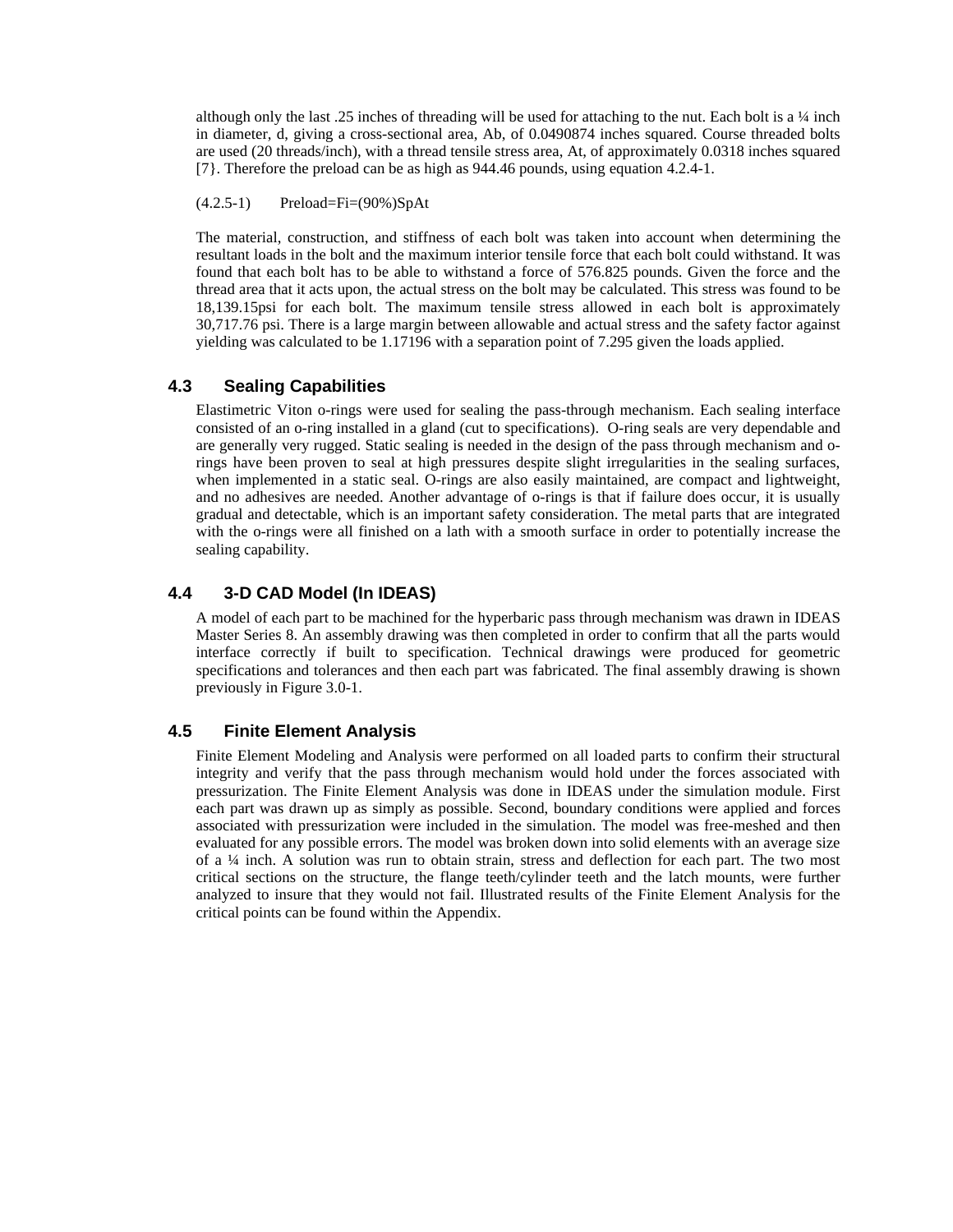## **5.0 Results: Building Phase**





During the fabrication process the team members, along with the help of a few experienced machinists, were able to machine all the necessary parts. All machining was completed in campus facilities.

## **6.0 Results: Testing Phase**



All testing was completed at the Integrated Teaching and Learning Laboratory (ITLL), a facility at the University of Colorado Engineering Center.

The Pass Through Mechanism was assembled with pre-loads on the latches and the flange bolts. The preload is essential for sealing purposes (in order to keep the interfaces tight with no leaks through the o-rings).

The interior door was clamped because the design requires that there would be a pressure match between the interior of the

cylinder and interior of the chamber. The chamber itself could not be simulated, so it was not possible to obtain a pressure match.

In order to safely conduct the experiment, the chamber was partially filled with water, leaving some



volume for the addition of compressed air. Testing with water is safer than air because it allows high pressures to be obtained without extensive fluid without extensive fluid compression. In addition to diminishing safety concerns, it allows for easy leak detection. Air was then pumped into vessel until the system reached and exceeded its design pressure.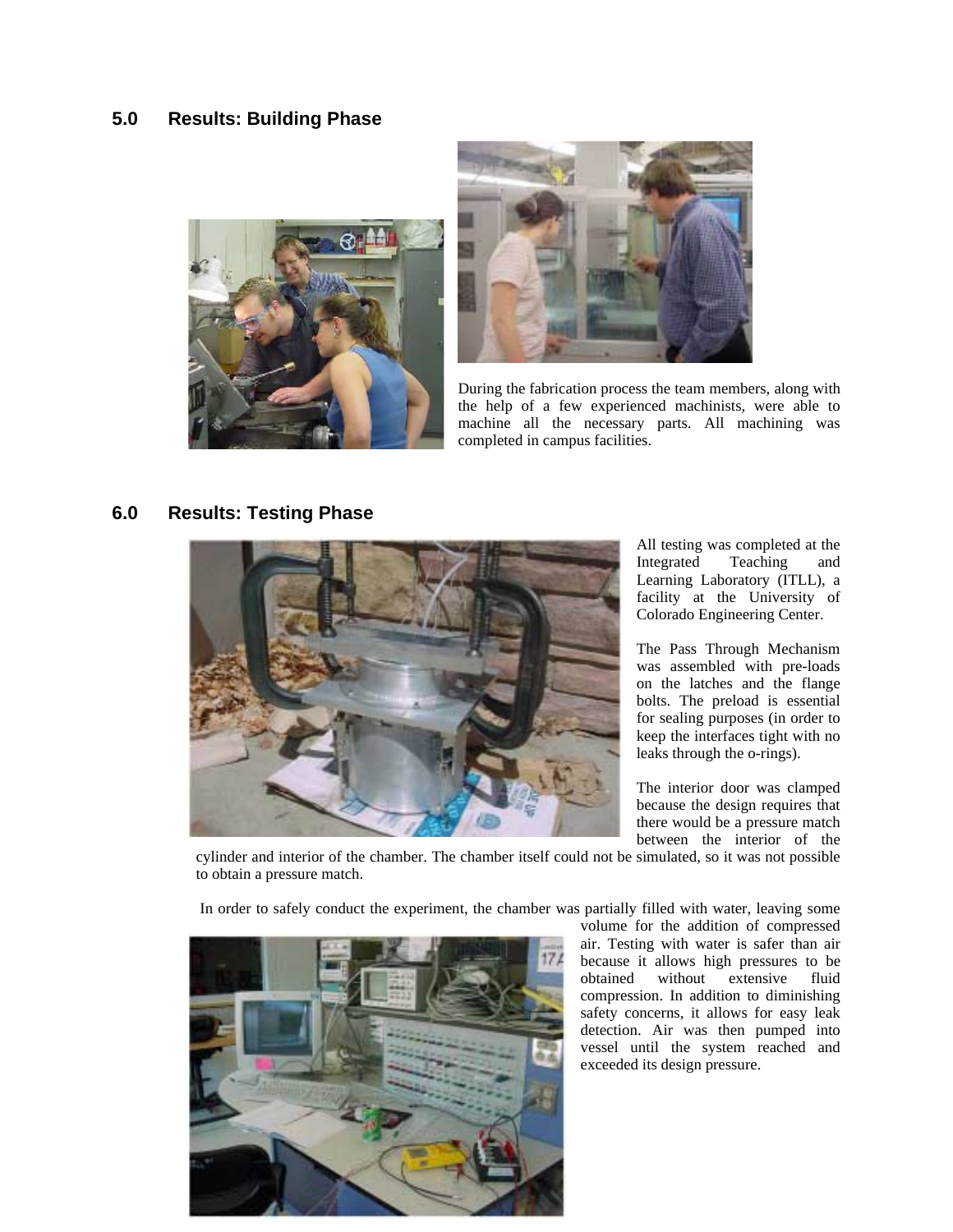Before testing, strain gages were applied at two critical stress areas on the pass through mechanism. Reference (dummy) gages were also applied to non-stressed points of equivalent material to serve as the fourth resister in each Wheatstone bridge. A Lab-station (shown above) at the ITLL was configured to obtain readouts of the test data.

#### **6.1 Results**

The initial phase of testing was to check for leaks at all interfaces of the module. The first time the chamber was filled with water, significant leaks were detected at the weld on the interior flange. Due to time constraints, it was not feasible to reconstruct the weld. Epoxy, rated to 2500 psi, was applied to the inner surface of the weld interface, in an attempt to maintain a proper seal.

Once the epoxy set, the chamber was refilled with water and checked for leaks. No leaks were detected, so the pressurization of the chamber commenced. The chamber attained its maximum pressure, 56 psi, about 30 seconds into the test. This pressure was maintained for approximately 45 seconds, at which point the air compressor was turned off and the chamber was allowed to decompress.

The results obtained from the strain gages indicated that there was micro-strain on the latches and the outer cylinder teeth. The strain on the latch, seen in figure 6.1, increased abruptly during pressurization, reaching a plateau once the desired pressure was attained. The rapid increase in strain is a result of the manner in which the latch hooked onto the exterior door. The single point force on the latch from the top of the chamber was a quarter of the total force on the exterior door, since there were four latches. The slight dip in the trend of the data is likely due to slippage of the bolts that attach the latch to the outer cylinder.

The strain on the aluminum tooth gradually increased with pressure, as shown in figure 6.2. The steady increase is due to a combination of two factors. First, the geometry of the tooth is such that the strain gage had to be mounted in a place where it would only detect an indirect load. Second, the total load is distributed among 12 teeth, so the single tooth where the gage was mounted was only affected by a twelfth of the load.



**Figure 6.1 Microstrain on the Steel Latch**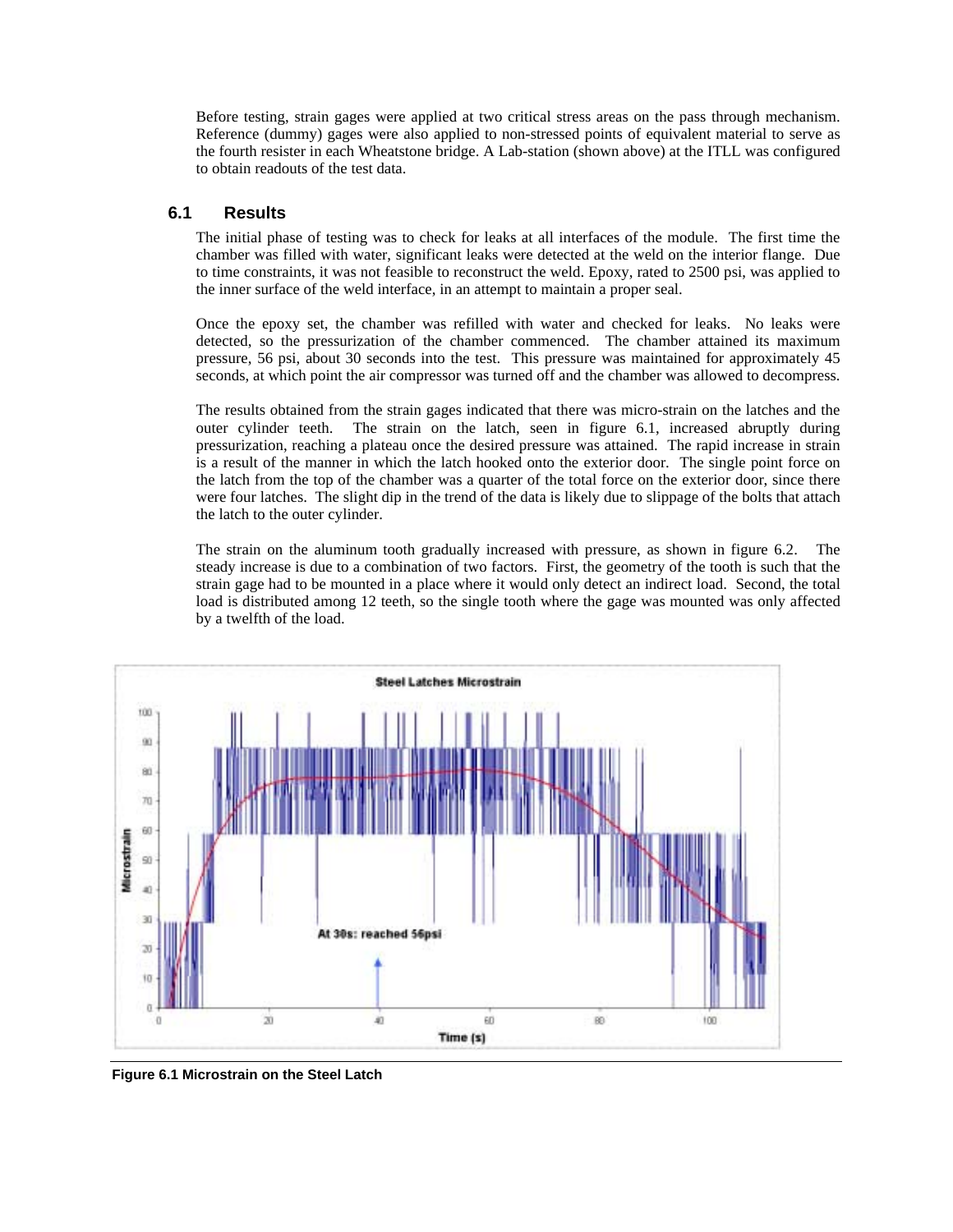

**Figure 6.2 Microstrain on the Aluminum Tooth of Exterior Cylinder** 

## **7.0 Lessons Learned / Future Studies**

## **7.1 Lessons Learned**

- Everything that affects a design cannot possibly be thought of before building a prototype (now we know why sometimes several production models are built before the flight model)
- Ordering parts in small quantities from manufacturers or distributors is often hard, if not impossible
- Allow more time for improvements and changes to the design
- Strain gages are very difficult to correctly and effectively apply
- Money does not go very far on a prototype relying on a limited student project budget

## **7.2 Improvements to Design**

• Do not have an opening on both sides, have only one opening on the side to be attached to the hatch (more coffee-can like instead of latches and a cap), this would allow for less

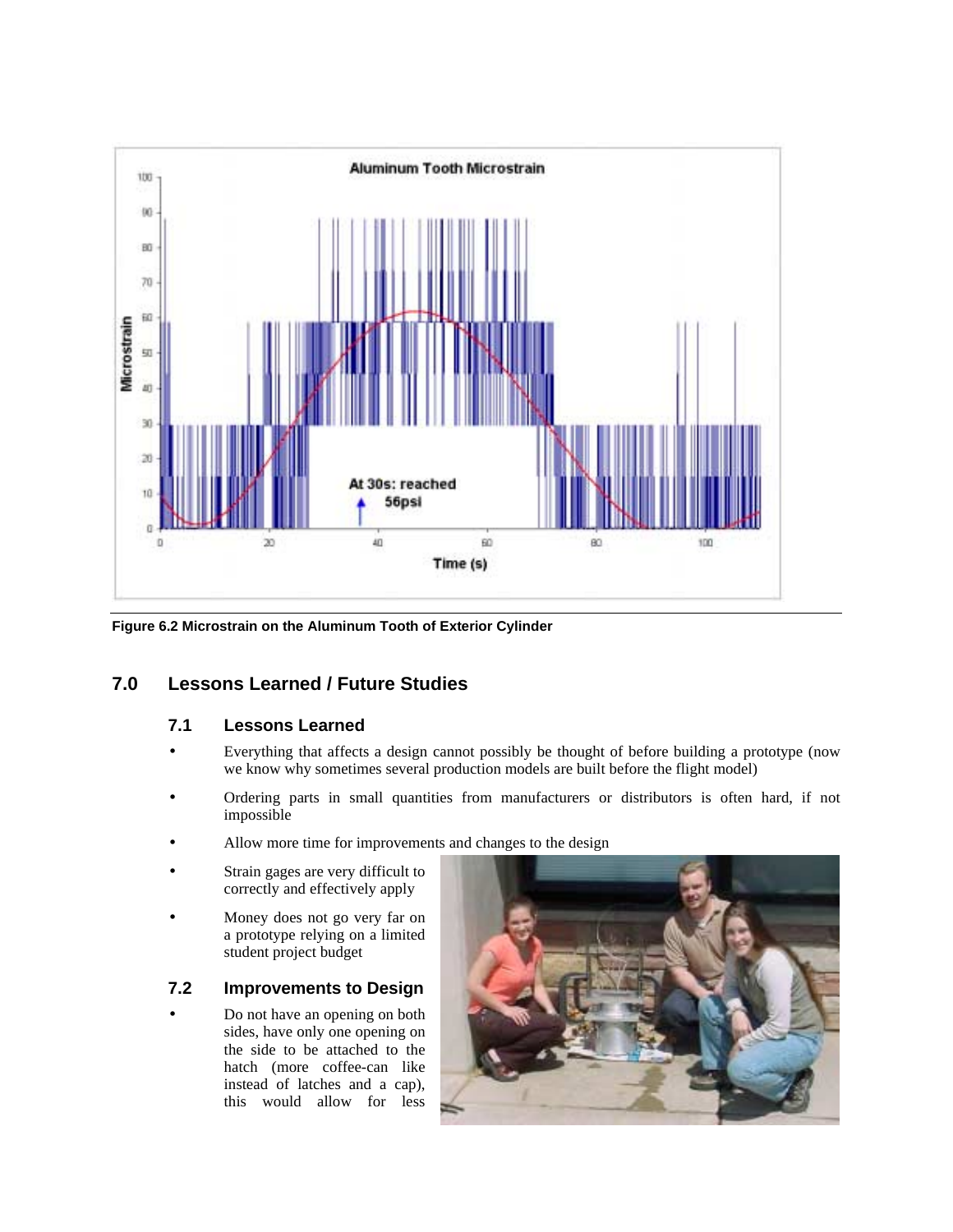concern with the sealing, leading to a more reliable design

- Obtaining a preload on the latches was physically strenuous (difficult to close)- we didn't think of the implications of the magnitude of preload that was needed
- It was difficult to determine whether the preload was distributed evenly among all four latches
- Use a Metal Inert Gas (MIG) weld instead of a tungsten inert gas (TIG) weld to get better penetration into the crack and maintain better contact with the surfaces ("If you want something done right, do it yourself" – this was the only thing that we didn't do ourselves)
- While positive pressure sealing would have been more difficult, it would be a more reliable design
- If this design were actually implemented for the situation it was built for, the patient would have to deal with o-rings falling out of the mechanism when the interior door was opened: this is a problem that would have to be solved using a integrated sealing surface attached to the inner flange or door
- Sections could be cut out on the exterior cylinder to reduce the weight
- Make a single body (one cylinder) that could both be the sealed containment unit and a locking mechanism

## **7.3 Unlimited Resource Solutions / Future Studies**

#### 7.3.1 Elliptical body and top

Building the body and top in an elliptical formation, as opposed to circular, would allow all seals to be positively sealed with the pressurization of the mechanism. This was not feasible within time constraints and budget constraints, so the design that was built only using off-the-shelf circular, cylindrical piping and aluminum sheets developed and refined on the lathe for the top.

#### 7.3.2 Honeycomb Construction of heavy parts

A relatively simple way to make the mechanism less massive would be to construct the 'tubing' and caps from hollowed-thin cylinder and sheets with honeycomb core for strength and stiffness. This would significantly reduce the weight of the mechanism and is within technological means today. This was not feasible for the initial prototype because of time and budget constraints.

#### 7.3.3 Woven Kevlar Inflatable

With an inflatable structure that can withstand loads associated with pressurization, the mechanism could be significantly less massive and could be easily stowed.

## **8.0 Conclusions**

The senior design project consisted of the design, analysis, manufacturing, and testing of a prototype pass-through mechanism for a space-compliant portable hyperbaric chamber. The development of such a hyperbaric chamber would aid in preserving the health of astronauts in space, especially in long-term applications such as a manned-mission to Mars. The overall design was successful and through the setbacks encountered, many lessons were learned. In the course of assembling and testing the mechanism, an understanding of the importance of building a prototype was realized. Problems such as the o-rings falling out, the latch pre-load issues, and weld failures became evident. A prototype makes apparent previously un-addressed obstacles, allowing for improvements in the design. Concerning the o-ring and the latch difficulties, a second design could incorporate a single door plan where sealing would only be necessary on a single face of the cylinder. Instead of the TIG weld a MIG weld would be recommended. Many problems would be avoided if the parts could be made with mold casting technology. Addition future studies would entail using more advanced lightweight materials and refining the design to be more convenient for astronaut use.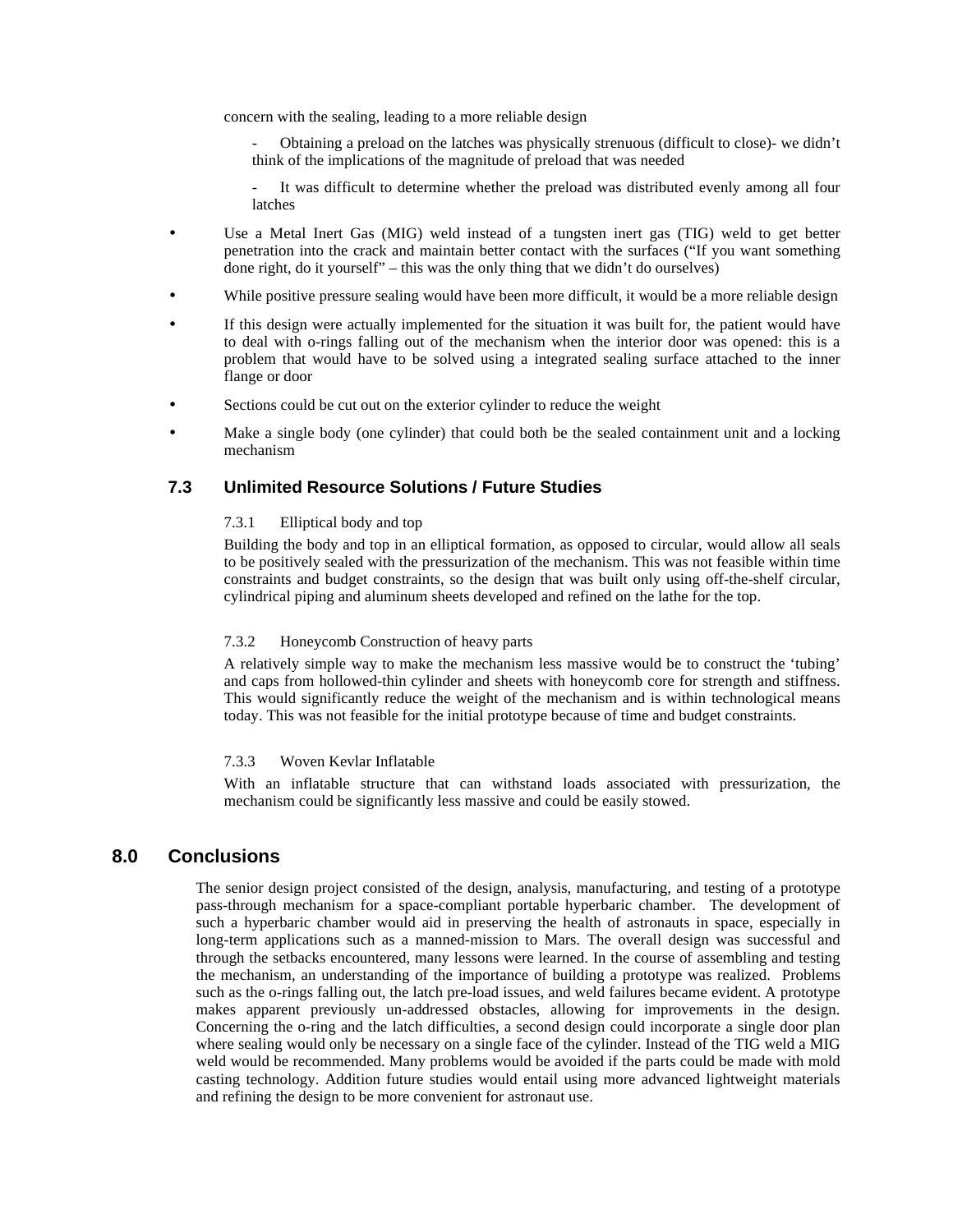## **9.0 Acknowledgments**

We would like to thank the following people for time they gave in the tasks outlined below:

| Jim Ray, Student:                                                                   | Helped machine several parts on the lathe                                                                                              |
|-------------------------------------------------------------------------------------|----------------------------------------------------------------------------------------------------------------------------------------|
| Lee Thornhill, Student:                                                             | Gave advise on machining and welding                                                                                                   |
| Al Williams, Student:                                                               | Helped machine several parts: threading and<br>dremmel detail                                                                          |
| Chris Muhler, Student:                                                              | Helped on the Assembly Drawings                                                                                                        |
|                                                                                     | Matt Rhode, Aerospace Machine Shop Manager: Assisted in machining several parts as well as giving<br>access the Aerospace Machine Shop |
| Bill Ingino, ITLL Machine Shop Manager:                                             | Assisted in machining several parts as well as giving<br>access the ITLL Machine Shop                                                  |
| Kurt Filsinger, LASP Facility Manager                                               | Gave advise on o-ring seals                                                                                                            |
| Walt Lund, Aerospace Electronic Shop                                                | Helped provide information and supplies concerning<br>electronics                                                                      |
| Catherine Flanders & Trudy Shwartz:<br><b>ITLL Modulation Integration Engineers</b> | Helped set-up the lab station and electronic for<br>testing                                                                            |

## **10.0 References**

[1] Hansen, Chris, 2000. Requirements and Specifications for the Hyperbaric Chamber and Pass through Module. Structures Division, NASA JSC.

| [2] http://www.hyperbaric.com                                                  | Hyperbaric information    |
|--------------------------------------------------------------------------------|---------------------------|
| [3] http://www.healthlink.us-inc.com/publiclibrary                             | <b>Medical Dictionary</b> |
| [4] http://spaceflight.nasa.gov/shuttle/archives/sts-76/factshts/asseltrn.html | <b>WETF</b>               |
| [5] http://www.matweb.com                                                      | Material Database         |

[6] Vishay Measurements Group, Inc., 1992. Student Manual for Strain Gage Technology. Bulletin 309D, Raleigh, North Carolina., p 17-24.

[7] Norton, Robert L., 2000. Machine Design: An Integrated Approach. Prentice-Hall, New Jersey, p 900-908.

[8] Parker Seals. Parker Seals Handbook 2000

[9] Southco. Southco Handbook 2000. ISO 9001, QS-9000, p 166-167